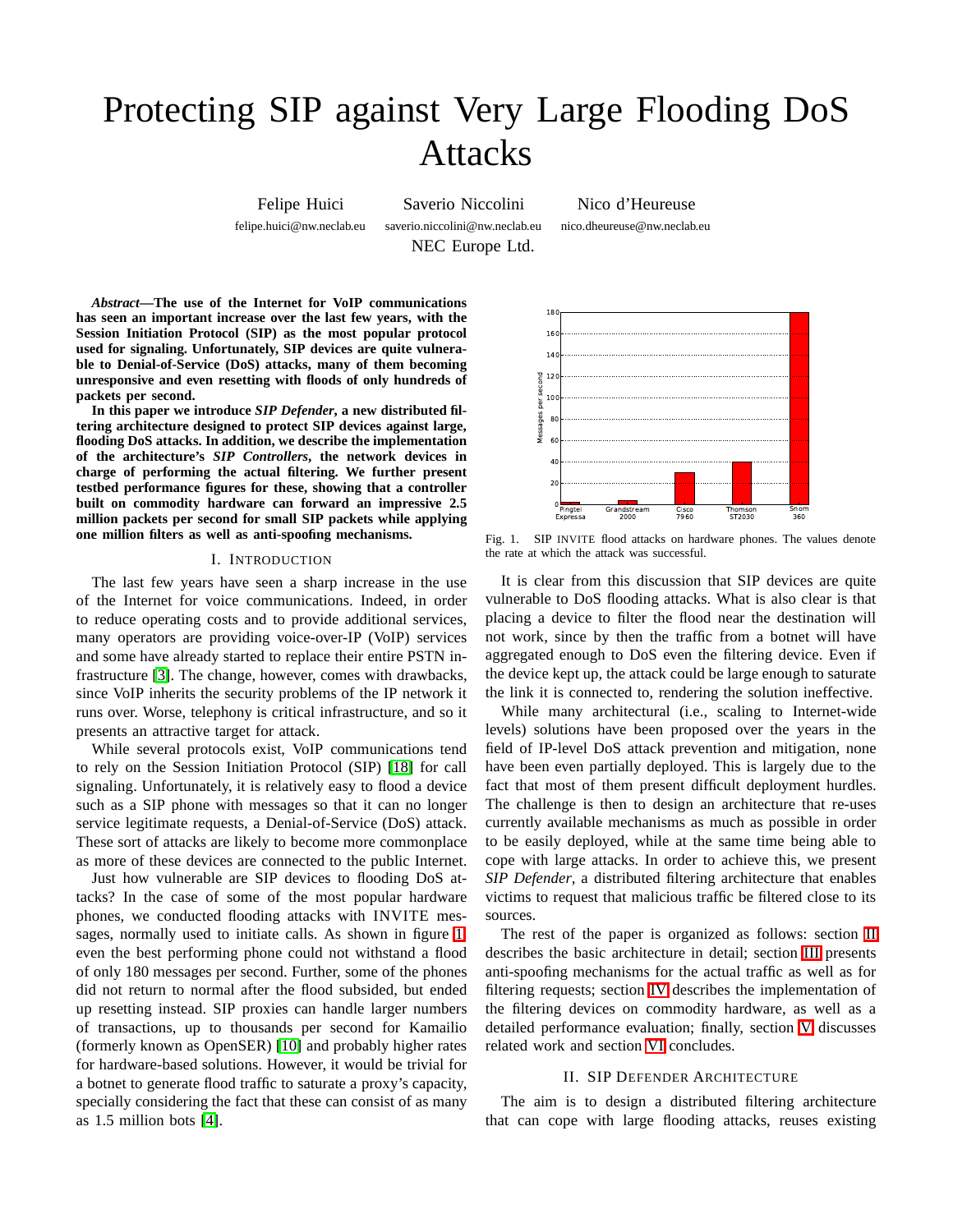

<span id="page-1-0"></span>Fig. 2. Basic SIP Defender filtering architecture. SC stands for SIP Controller, A for attacker.

mechanisms as much as possible in order to be deployable in the current Internet, and cannot itself be used as a tool for Denial-of-Service attacks. In this section we present *SIP Defender*, an architecture that meets these requirements. We will first present the basic filtering process and then introduce anti-spoofing mechanisms to prevent attackers from using the architecture as an attack vector.

# *A. Basic Solution*

We begin by assuming the presence of an Intrusion Detection System (IDS) at the victim's site capable of detecting the flooding attack. The architecture places special filtering boxes called *SIP Controllers* (SPs, or controllers for short) near the sources of traffic but also at the victim's ISP, as shown in figure [2.](#page-1-0)

The basic process begins with the IDS detecting the flooding attack. The IDS is also in charge of generating a list of the SIP users sending the malicious of traffic, along with those users being attacked; we will explain why the latter is needed later on in this section. In this step care must be taken that the user identities have not been spoofed, since ignoring this would allow an attacker to avoid detection. Even worse still, the attacker could cause the system to deny service to an unsuspecting victim by including this latter as the originator of the flood; we will tackle these issues in section [III.](#page-2-0)

An alternative to the IDS generating the list of malicious sources of traffic would be for the ISP to allow its clients to use their own IDSes, creating their lists and sending them directly to the controller. Either way, the next step is for the local controller to figure out which remote controllers the malicious traffic is flowing through, a step needed in order to know where to send filtering requests to.

What does a filter in these requests look like? In the simplest case, it is made of a SIP <to, from> pair or a <to> singleton. While more advanced filters are certainly possible (we will touch upon this in the implementation section), in general we will assume that filters are of this simple form, since it is sufficient to mitigate SIP DoS flooding attacks.

The next step is for the local controller to distribute filtering requests containing the malicious sources reported by the IDS to the relevant remote SIP controllers (we explain how their IP addresses are obtained in the next section); defining the protocol used for this is outside the scope of this paper. A remote controller then receives the filtering request but has to perform a few basic checks before installing the filters in it. First, it needs to ensure that the request did in fact come from the controller it claims to have come from, otherwise attackers could easily install malicious filters.

A second check performed by the remote controller is making sure that the controller that sent the request is actually responsible for the user in the to field of the filter. Ignoring this step would allow malicious controllers to block traffic to unsuspecting victims, and so what is essentially needed to prevent this is a mapping of controllers to clients. Such a mapping should be cryptographically signed, lest it provide another avenue for attack. There are many ways to accomplish this, but our preferred solution is to use a robust peer-to-peer flooding protocol to distribute digitally signed mappings to all SIP controllers. This is basically the same robust flooding mechanism proposed in [\[6\]](#page-5-6), and is extremely resilient to attack.

Once these checks are performed the remote controller finally installs the filters. The problem for the attack's victim is now to know when to remove the filters: if the attack traffic subsides, the victim cannot tell whether this is because the attack is being filtered or because it has actually stopped. One possibility would be to include a time out value as part of the filtering request, and let the victim's controller send another filtering request should the attack resume after the original filter expires. Alternatively, the controller could explicitly send a request to cancel the filter. Independent of this the remote controller would have to have a filter expiration policy to put a bound on how many filters it has at any one point.

# *B. Initial Deployment*

Under full deployment every ISP would have SIP controllers deployed. Unfortunately this cannot initially be the case, and so we need to consider partial-deployment scenarios and their implications. As a visual aid, figure [3](#page-2-1) shows a number of these. ISPs shown in grey have SIP Defender deployed, while those in white, called *legacy ISPs*, do not. In the normal scenario, calls from Alice to Chris go through ISPs A, E and G, as is also the case for calls from Bob to Chris. Please note that whether ISPs E and F have SIP Defender is irrelevant; this will become apparent in the next section when we describe the anti-spoofing mechanism.

The first attack scenario is the normal one, where both source and destination ISPs have SIP Defender deployed. Attacker A1 at ISP B sends a flood to user Chris. The IDS at ISP G detects this and sends a message with user A1 as the attacker to SC5, the local SIP controller. SC5 then looks up that SC2 is responsible for A1 and sends it a filtering request with the filter <Chris, A1>. Upon receipt, SC2 checks that the request did come from SC5 and that it is the controller responsible for user Chris. Finally, it installs the filter, blocking all SIP traffic from A1 to Chris.

In the second attack scenario A2 sends malicious traffic to user Chris. Unfortunately this time SC5 has no remote controller at ISP D to send a filtering request to. As a result, SC5 installs filter <Chris, A2> locally or should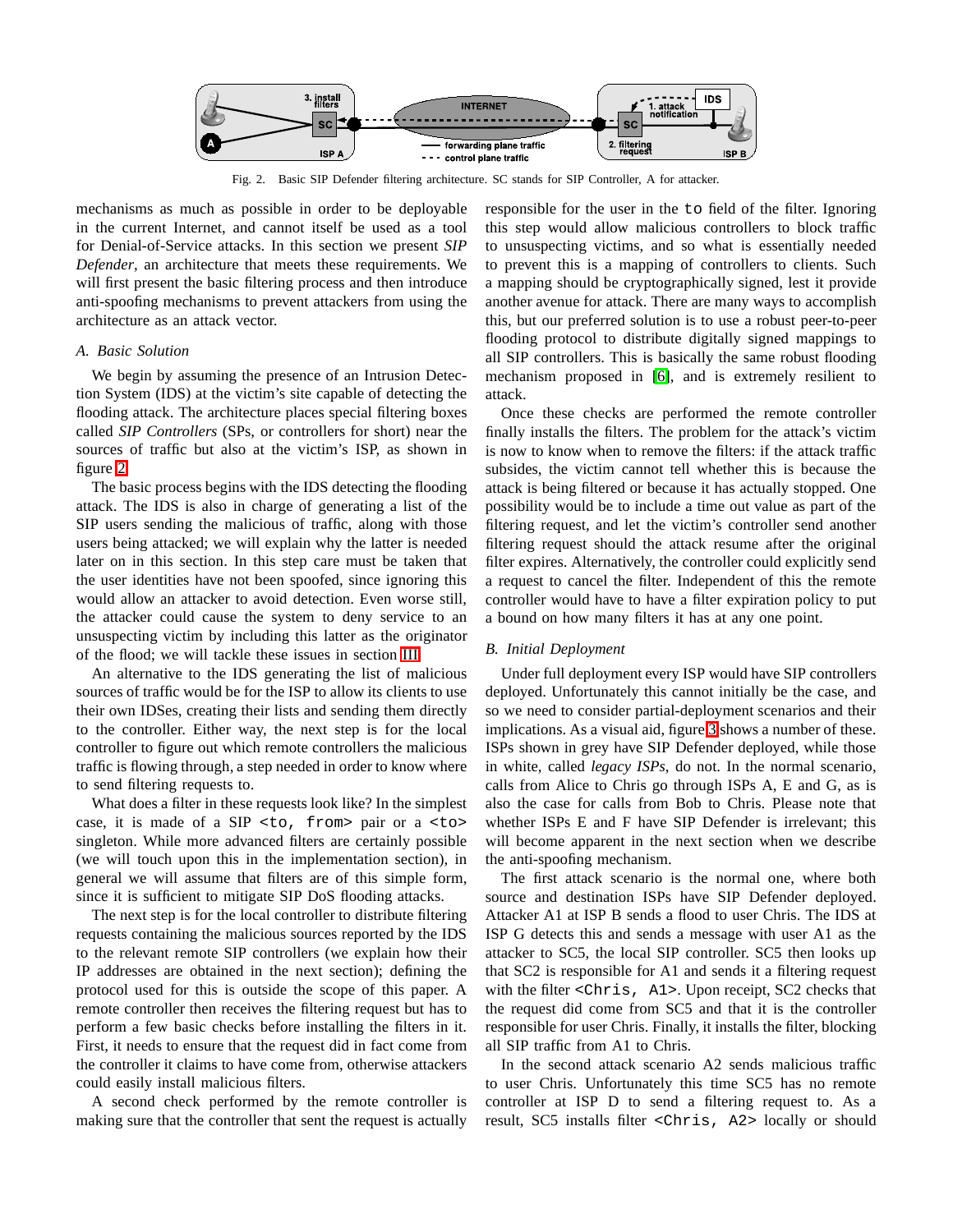

<span id="page-2-1"></span>Fig. 3. Initial deployment scenarios. ISPs in white denote legacy ISPs without protection.

an upstream ISP have SIP Defender deployed, it can send the request to its controller instead, as is the case with ISP F and SC4 in the figure. This situation is naturally less than ideal, since the traffic is being filtered closer to the victim. In the next section we introduce a simple mechanism to improve this problem and also to provide some incentive for ISPs to deploy the architecture.

## III. ANTI-SPOOFING

<span id="page-2-0"></span>We need to ensure that attackers cannot use SIP Defender as a DoS attack tool in its own right. In the previous section we mentioned several parts of the filtering process that needed special attention. The first of these has to do with identity spoofing, basically making sure that a SIP user cannot send messages with somebody else's identity in the "from" header (or that of a non-existent user). If an attacker were able to do this, it could avoid detection or even create floods that would force SIP Defender to filter an unsuspecting victim's legitimate traffic.



Fig. 4. SIP ingress filtering mechanism.

<span id="page-2-2"></span>To prevent this situation, SIP controllers have added functionality to perform SIP ingress filtering. We assume that the ISP has a SIP registrar whose entries can be trusted and that keeps a mapping of IP addresses to user identities<sup>1</sup>. The controller periodically requests all new registrations and keeps a local copy of them (see figure [4\)](#page-2-2). When attacker A sends a SIP messaging claiming to come from someone else (in this case Chris), the controller checks it against its local registrations to see if there is a match, and if there is not drops the packet. It is worth noting that this mechanism works even if the SIP identity used by A is Bob, assuming that the ISP has IP-level ingress filtering deployed in order to prevent A from claiming that packets are coming from Bob's IP address.

As described so far, the SIP controllers prohibit spoofed SIP packets from reaching the Internet. However, this is not sufficient, since under partial deployment it is of course possible for attackers to send spoofed messages from legacy ISPs. The problem is that a victim cannot tell whether an incoming SIP packet came from a SIP Defender ISP or a legacy one. In the case of SIP it is current common practice for inter-site communication to take place over a TLS tunnel. As a result, assuming that both ends of the tunnels have SIP ingress filtering deployed, we now know that SIP To headers arriving over TLS tunnels are not spoofed. With this in place the rule is simple: filtering requests are issued only for packets arriving over a TLS tunnel and are accepted only if they arrive via the same means.

The TLS tunnel also solves the issue of figuring out which remote SIP controller to contact for a given SIP message. Upon the IDS detecting an attack, the local controller waits until another attack packet arrives and marks which tunnel it came from. It can then send filtering requests to the ISP at the other end of the tunnel; one way for these requests to reach the actual remote controller would be for SIP Defender ISPs to have a DNS entry of the form controller@isp.com. This approach would work well in the short-run, since currently most administrative domains have TLS connections to all entities they share SIP traffic with. In the longer run, as SIP adoption becomes even more widespread, it is likely that SIP communication will no longer happen only over TLS tunnels; in this case, cryptographically-based identity schemes such as Passport [\[13\]](#page-5-7) or that found in RFC 4474 [\[16\]](#page-5-8) can be used to replace the role played by TLS tunnels.

This leaves one last issue unresolved. While the attacker can no longer use the filtering architecture as a DoS tool, it can still, if located at a legacy ISP, flood the destination's SIP controller. In order to cope with this, the destination ISP installs a filtering rule at its edge router giving lower priority to SIP packets not arriving over a TLS tunnel (the router should be able to apply this rule at line rate without problems). This means that even under a flood packets arriving from a SIP Defender ISP will get through, and if these packets happen to be malicious they can of course be dropped using the normal filtering mechanism. Should the flood originate at legacy ISPs and be large enough to saturate the edge router's link, filters can be requested of intermediate SIP Defender ISPs such as ISP E and F in figure [3.](#page-2-1)

<sup>&</sup>lt;sup>1</sup>Technically a SIP registrar does not keep actual IP addresses but URIs. The registrar could be modified to support this functionality or a separate service could be created for the same purpose.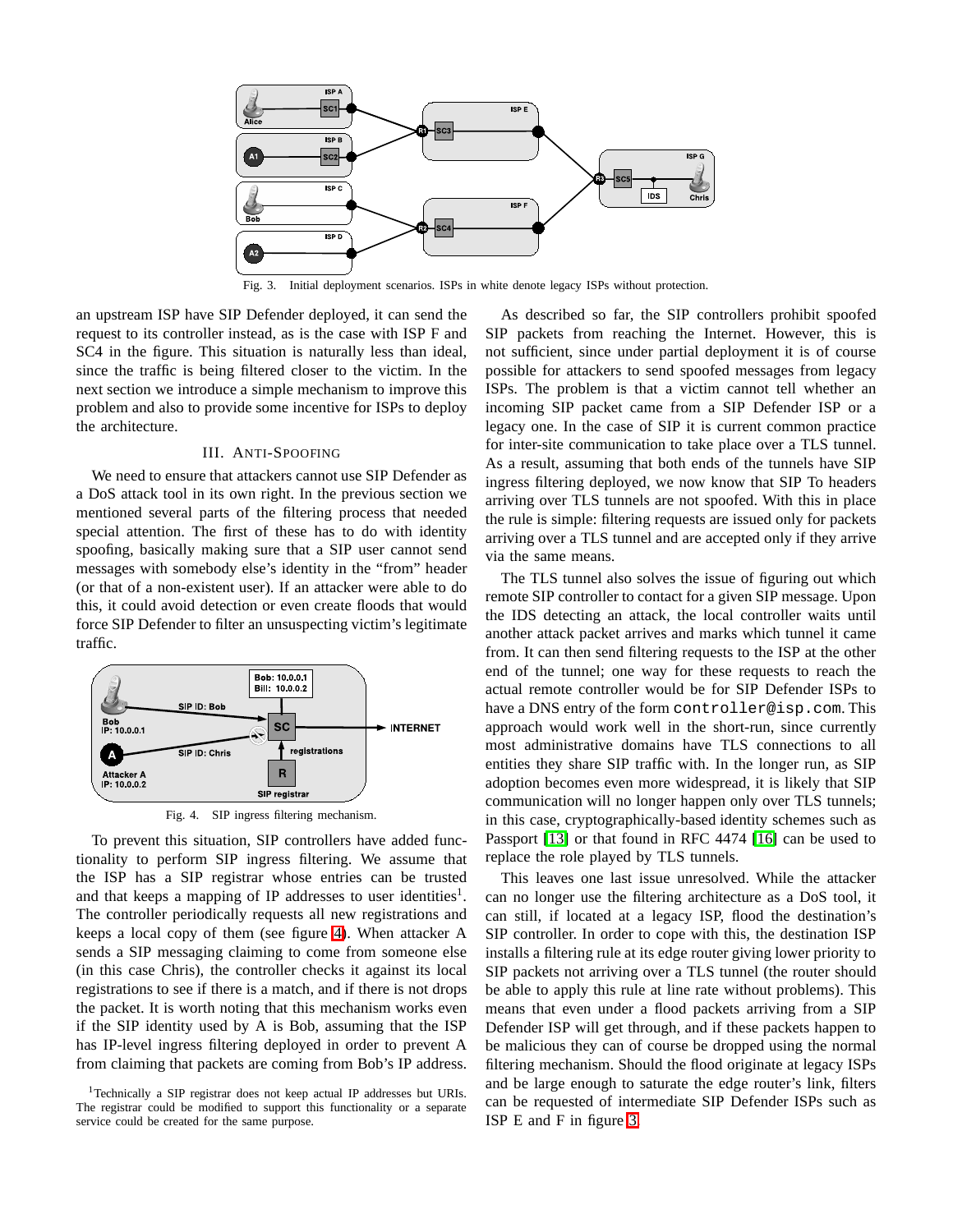### IV. EVALUATION

<span id="page-3-0"></span>One of the key elements to coping with large SIP DoS flooding attacks is performance. While ideally we would like the mechanisms described to be implemented in hardware, this is unlikely to be the case in the beginning. A compromise solution is to build the SIP controllers using commodity hardware, in order to give confidence that they can perform well enough to filter even large attacks. To this end, in this section we present performance results conducted on a network testbed.

## *A. Experimental Setup*

We conducted all performance experiments on the Heterogeneous Experimental Network (HEN[\[20\]](#page-5-9)). For our SIP controller tests we used a Dell 2950 with two Intel Xeon X5355 2.66GHz quad core processors, 8 GB of main memory and 3 quad port Intel 82571EB PCI express network cards. In addition, we used Dell 1950s to both generate and count traffic. Since the Dell 2950 acting as the controller has a maximum of 12 network interfaces, we connected three traffic generators and three traffic counters to it, as shown in figure [5.](#page-3-1)



<span id="page-3-1"></span>The reason for using two interfaces on each of the generators and counters is that we conducted tests that showed that these machines (all Dell 1950s) can perform these functions at line rate for all packet sizes. Using more network ports increases overall throughput but packets are no longer processed at line rate, which could potentially skew measurements regarding the SIP controller. In terms of software all computers ran a Linux 2.6 kernel and an e1000 polling driver. To generate, forward and count packets we used the Click modular router platform [\[11\]](#page-5-10).

In order to prove the worth of an anti-DoS mechanism it is best to test the worst-case scenario. Since performance decreases with decreasing packet sizes, using small packet sizes during the tests gives greater confidence that the architecture would be able to cope with any large flooding attacks. In the case of SIP, there is no official minimum packet size as is the case with IP. However, the SIP RFC [\[18\]](#page-5-1) shows that an ACK is one of the SIP messages with the fewest number of required headers. If we strip each of these down we end up with a payload size of about 240 bytes, for which the maximum theoretical rate is around 446,000 packet per second (pps) or about 929 Mb/s (this rate is less than 1Gb/s due to overheads such as the preamble and the inter-frame gap). Note that for our experiments we used UDP traffic since not only it is cheaper for an attacker to generate, but it is also easily spoofable and so more attractive from his point of view.

Of course this is not an absolute minimum, but it should give a good idea of the SIP controller's performance. Throughout the rest of this section we will always use these 240-byte packets unless otherwise stated. In addition, it is worth noting that an attacker can naturally send malformed SIP messages that are smaller than this. To deal with this, our implementation quickly discards any SIP messages that are not over a certain minimum size. An attacker can also attempt to slow down the parser with large SIP packets by placing crucial headers, such as From and To, at the end. However, most SIP implementations place these headers at the beginning, and so we can drop any SIP packets for which these headers are not found after a certain number of bytes.

## *B. Baseline Performance*

Before testing the performance of the mechanisms discussed in the previous section it makes sense to see what the baseline performance of the system is. To do this, we had the SIP controller receive packets on one interface and forward them on another. The controller consists of Click *elements*, which are basic units of packet processing, connected to each other using a Click configuration file. In more detail, the controller receives packets from the polling driver and classifies them into IP and non-IP. IP packets are further processed, first by stripping the Ethernet header and then by going through a custom-made MinLengthDropper element, which drops packets that are considered too small to be valid SIP messages.

Next the collector performs some checks on the IP header before sending the packets to custom-made SIPStrip/SIPUnstrip elements. The first element strips the UDP or TCP header from the packet while the latter readds it (the reason that there is no processing between these two is that this provides a baseline measurement). Finally packets are sent to a queue before being sent out.

This Click configuration represents one *forwarding path* from a receiving interface to a sending one. The Dell 2950 we used as the SIP controller has twelve interfaces and eight CPU cores, so we wanted to see how the forwarding performance would scale as forwarding paths were added to the system, up to a maximum of six in this case. In greater detail, Click supports multi-threading, essentially allowing the user to assign parts of a forwarding paths to different CPU cores. As it turns out, the best performance results when an entire path is handled by a single core in order to prevent packets having to change cores; figure [6](#page-4-0) shows performance figures for increasing numbers of concurrent forwarding paths, where each is assigned to a separate CPU core. The SIP controller can forward very small SIP packets at line rate for all six paths, or about 2.6 million packets per second (5,570 Mb/s).

Another basic function of the SIP controller is IP defragmentation. In order to derive performance figures for this we inserted the standard click element IPReassembler after the CheckIPHeader element. We then had the generators send minimum-sized (64-byte) fragments, which they did at a rate of about 1 million packets per second. Even in this extreme case the SIP controller was able to keep up, the forwarding rate matching the offered one. We also performed one more test this time mixing regular traffic with about 20%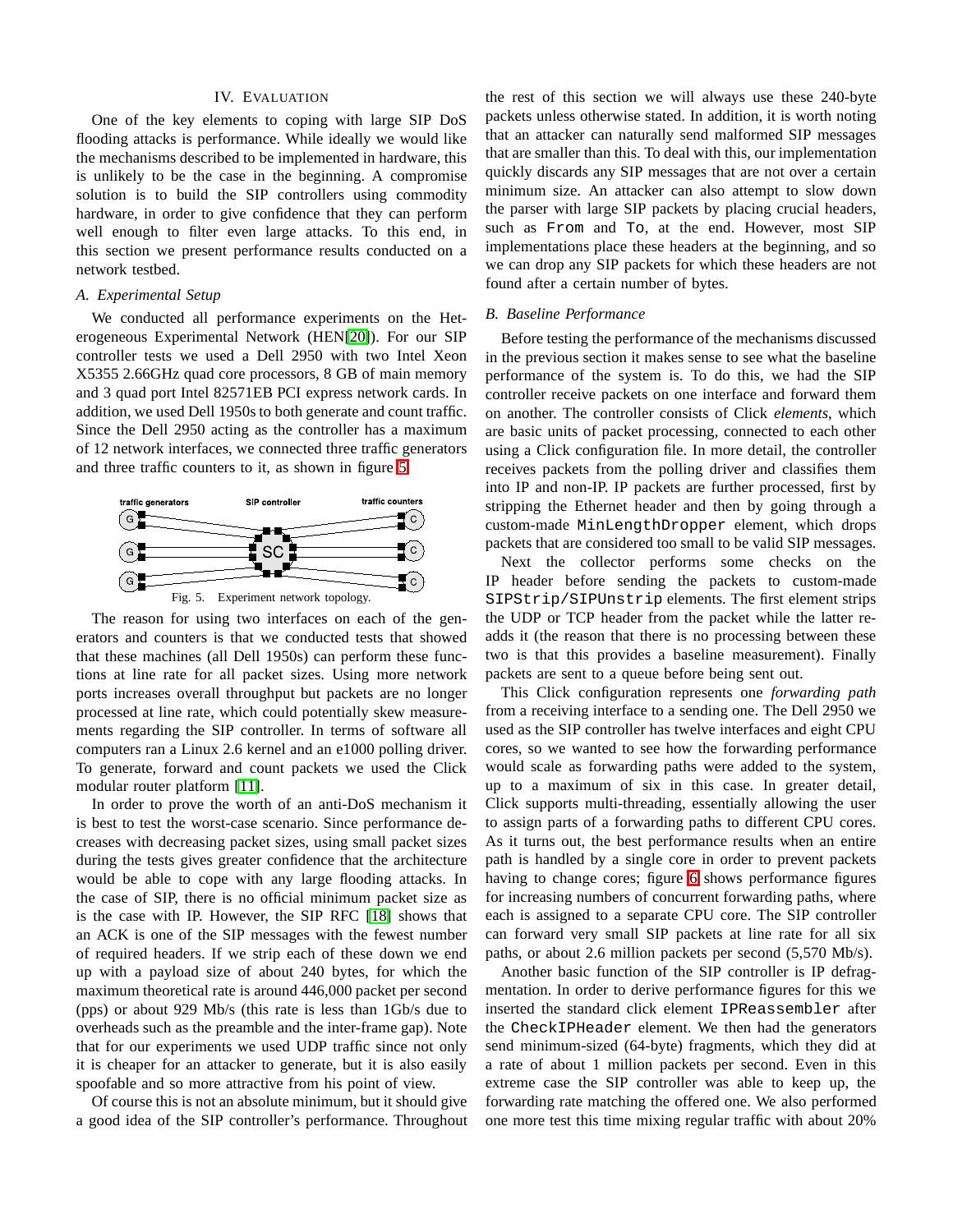

<span id="page-4-0"></span>Fig. 6. Baseline forwarding performance for SIP controller and six forwarding paths for 240-byte SIP packets.

fragmented traffic (studies have shown that IP fragments in the Internet comprise about 1% of all traffic [\[9\]](#page-5-11), [\[19\]](#page-5-12), and so the 20% figure is a large upper bound). With this setup the SIP controller was again able to forward packets at line rate. This makes sense, since dealing with the a flow composed entirely of minimum-sized packets as was the case in the previous experiment puts a larger strain on the system.

# *C. SIP Controller Performance*

The main function of the controller is to filter malicious packets. To achieve this we extended Click by implementing a fast SIP parser and a custom element called SIPHashFilter. We used the exact same Click configuration from the baseline evaluation with this new element inserted between the SIPStrip and SIPUnstrip elements. The element definition for the filter in the Click configuration file looks as follows:

```
filter :: SIPHashFilter("From" "URI", "To" "URI")
```
As can be seen, the element takes a list of string pairs. In this example the controller parses SIP packets, retrieves the URIs from the "To" and "From" headers and uses their concatenated values as inputs to the hash. Other filters are certainly possible, for example including only a "To" field in order to block all traffic from an ISP to a destination.

Since the filter is based on a hash, its performance depends largely on the length of its chains. To see the effect of long chains on forwarding performance we tweaked the hash so that all incoming packets would traverse a long chain of filters, essentially turning the hash into a long vector. The results in figure [7](#page-4-1) show, as expected, a clear drop as the chain length increases. Even so, the forwarding rate achieved is quite high (e.g., 74% of the theoretically maximum rate for a chain length of 50). The result is even more reasonable if we consider that a 50-element chain is quite long: normally a hash would be balanced and have enough buckets so that this does not occur, and, in case it does, re-hashing would take place to correct the situation.

So far all experiments involved static packets, meaning that the values used as input to the hash do not change. This results



<span id="page-4-1"></span>Fig. 7. Forwarding performance with long chains in the hash-based filtering element.

in very good cache locality but is unfortunately an unrealistic scenario. To test the performance when the CPU core's cache is being thrashed we instrumented the hash so that all its chains were of the same length and each packet was hashed to a different bucket. This setup results in a forwarding rate of about 2,100 Kpps (79% of the theoretical maximum) for a chain length of 10, dropping down to 317 Kpps (12% of the maximum) for a length of 100. What this shows is that even under an extreme scenario where each single packet hashes to a different bucket the system is capable of forwarding at high rates, but that special care should be taken so that the chains do not become too long.

| <b>Num Filters</b> | <b>Insertion Time</b><br>(in msec) | <b>Time/Filter</b><br>(in msec) |
|--------------------|------------------------------------|---------------------------------|
| 500,000            | 3.559                              | 0.0071                          |
| 1,000,000          | 7.032                              | 0.0070                          |
| 5,000,000          | 35,376                             | 0.0071                          |
| 10,000,000         | 66.768                             | 0.0067                          |

Fig. 8. Filter insertion times while forwarding traffic.

<span id="page-4-2"></span>Another important factor worth testing is filter insertion time. A controller should be able to insert new filters in a reasonable time while still forwarding traffic. Figure [8](#page-4-2) shows that even inserting as many as 10 million filters takes only about one minute, certainly sufficient to quickly filter even the largest floods. In addition, since we used a large number of buckets for the hash (one million) the controller was able to forward packets at line rate throughout the whole process.

The controller's last important function is SIP ingress filtering. For this purpose we implemented another Click element called SIPIngressFilter which retrieves the source IP address and SIP identity from the packet and makes sure that this pair matches one of the entries it has stored.

As a final performance test we created a Click configuration with all the elements of the controller in place. The only new element is SIPMinChecker, which splits packets depending on whether they are meant for SIP's well-known port number, and drops those that are but are too small to be legitimate SIP packets. To conduct performance tests with this configuration we loaded the ingress filter in each forwarding path with 10,000 /24 prefixes (enough to support about 2.5 million